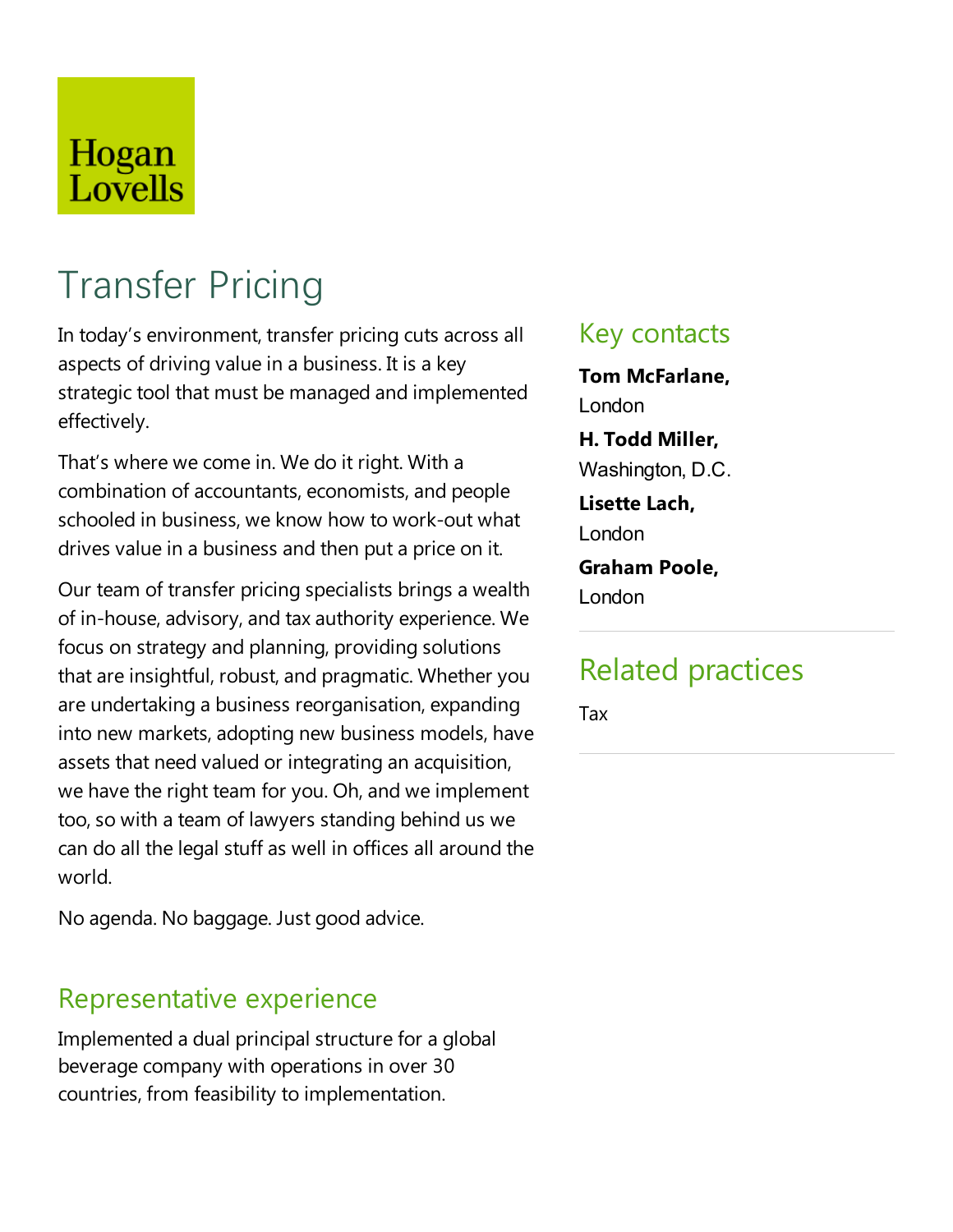Advised on supply chain optimization and the creation of a single hub to house IP, procurement and sales related activities for a global business spanning multiple jurisdictions and over a hundred entities.

Advised on and implemented a Procurement Hub and IP Hub for a global food multinational, spanning over 15 jurisdictions and including negotiating with relevant authorities and legal entity restructuring.

Numerous consumer brand valuations for a LATAM group, including centralisation of samein a Principal company in Panama.

Numerous brand valuation on M&A transactions (examples include working for the seller and the buyer).

An extensive valuation exercise for a global medical devices and technology group that was undergoing an extensive legal entity restructuring program including valuations in over 10 jurisdictions.

Successfully negotiated a bi-lateral APA between Japan and the UK for a global semiconductor production group.

Helped a Japanese car manufacturer with a corporate tax and transfer pricing audit in Italy, and investigations ofalleged tax offences on disregarding a commissionaire structure, and an alleged "hidden branch".

Conducted a strategic review of transfer pricing for a household goods group relating to procurement operations in Hong Kong and China, and advice on the approach to settling a long-standing dispute.

Provided a global telecoms group with an expert opinion regarding application of thearm's length principle to credit rating and loan pricing. Prepared report and response. Tribunal decision aligned with opinion.

Integrated three acquisitions into an existing centralized business model covering numerous jurisdictions.

## Awards and rankings